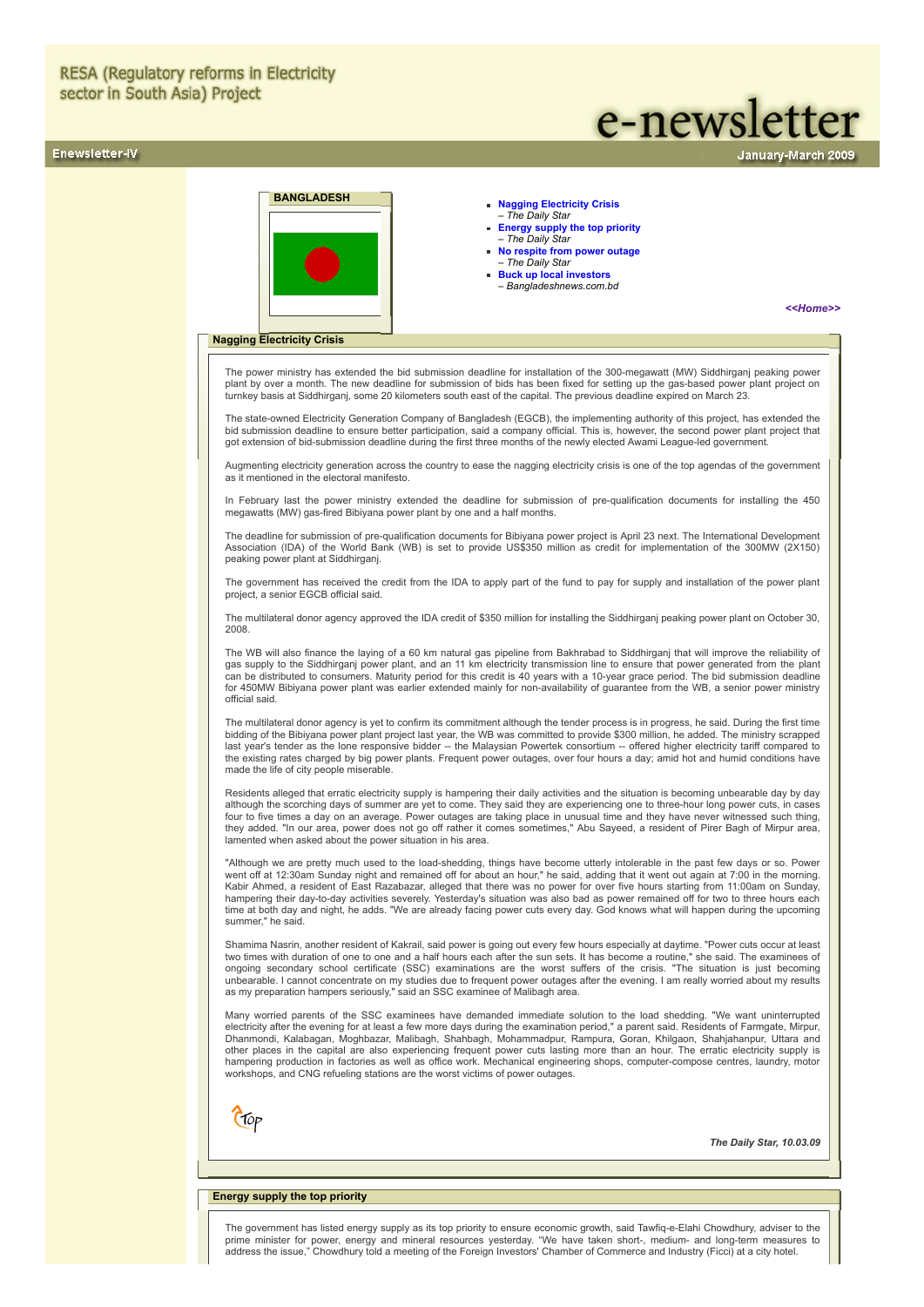As part of the short-term measures, the adviser said: "Some 70 to 80 million cubic feet of gas will be made available at the end of this month for exclusive use in generating around 350 megawatt (MW) power." The gas will be extracted from Jalalabad field, said<br>Chowdhury, a former top bureaucrat. "The government is also discussing with agriculture ministry o generation from the fertiliser production," he said.

Power outage has already started lingering as the weather is getting warmer day by day, triggering a demand rise against declining gas-fired power generation. Gas supply shortfall is causing power generation cut. In addition, demand for power for irrigation has increased significantly.

According to the adviser, Bangladesh now has the capacity to generate 3,700 MW power a day. Captive power plants can generate another 1,000 MW. But Ficci President Waliur Rahman Bhuiyan said the overall demand is 5,300 MW per day against the capacity of 3,300 MW. The adviser admitted the severe power crisis in the country although he said power is the basic line for poverty reduction. "We are an around three-month-old government and can't resolve all the issues overnight," Chowdhury said. He said the government has plan to address the issue in phases. About the medium-term measures, the adviser stressed energy conservation and enhancing efficiency.

"We'll distribute some 15,000 to 20,000 energy-saving bulbs free of cost on a specific day in February next year to help people be aware of its efficient use," he said, adding that the move could save around 10 percent electricity. On the long-term initiatives, the adviser said the government would welcome foreign investment for power generation.

He said Bangladesh Petroleum Exploration & Production Company Limited (Bapex) would be strengthened further to turn it into a capable entity. "Already Tk 100 crore has been approved for Bapex for improving both its software and hardware," he said. The government is also discussing introduction of solar and nuclear energy with potential suppliers, he added. The adviser said there are also talks on developing regional cooperation for SAARC Grid and purchase of hydropower from Nepal and Bhutan. The FICCI president urged the government to take quick decision on power issue as frequent outages play havoc on manufacturing and export sectors.

He also requested the government to withdraw Tk500,000 as renewal fee per year for a licence for captive power generation. Steve Wilson, chief executive of Chevron in Bangladesh and FICCI vice president, said 90 percent of gas here is used for power generation. "But there was no new discovery in the past 10 years," he added.

Crop

*The Daily Star, 16.03.09*

## <span id="page-1-0"></span>**No respite from power outage**

No improvement in power supply is visible, as additional gas supply for power generation remains negligible. "We received barely 15 million cubic feet additional gas on Tuesday and Wednesday," said Power Development Board (PDB) Member Alamgir Kabir. "We<br>could generate hardly 70-80MW with this additional gas supply," he added.

PDB yesterday proposed for suspension of gas based fertilizer production in Chittagong Urea Fertilizer Factory (CUFL), which will relieve significant amount of gas for generation and supply of power in Chittagong region. But the Bangladesh Chemical Industries Corporation vehemently opposed the proposal.

The official announcement of giving more gas for generation of power by suspension of two gas-based fertilizer factories is described<br>as a mere 'bluff'. Ghorashal and Palash fertilizer factories were said to be suspending closed for long for overhauling and rehabilitation, officials said.

PDB generated about 3,600 MW electricity against the official demand of 4,625 MW and unofficial demand of more than 5,000 MW. Demand is rising every day with the advent of summer. Load shedding continued as usual across the country with huge power shortage. According to official sources, the government suspended gas supply to the two fertilizer factories in Norsingdi district.

"These two factories--Ghorasal and Palash--remained closed for long. So, gas supply suspension does not arise," said a senior official of the industries ministry. Ghorasal factory, which consumes bulk supply of gas has production capacity of 3.7 million metric tons urea<br>fertiliser per annum. It remained closed since August 2007 for overhauling and rehabil Ghorasal factory on test-run basis failed due to technical reason. Plalash fertilizer factory remained closed for the last few months. These two factories consume only 15 million cubic feet gas per day (MMCFD). As they were closed, they did not consume any gas.

"If PDB wants to operate all its closed power plants, then it has to be supplied with additional 170-200 MMCFD gas," said a top PDB official. He said that PDB offered the government to close the CUFL which consumes 52 MMCFD per day. "If the CUFL is closed, then we can get another 52 MMCFD which would lead to a major improvement in the generation side. Because, then we can generate additional 300 MW power in Rawjan and other plants in Chittagong region," the PDB official claimed.

Ctop

*The Daily Star, 19.03.09*

## <span id="page-1-1"></span>**Buck up local investors**

The caretaker government approved a policy welcoming greater participation of local private entrepreneurs in the power sector and their wider involvement in selling electricity to large consumers.

The Policy Guidelines for Enhancement of Private Participation in the Power Sector, 2008 welcomes foreign private investors as before. But for the first time, it opens up for local investors the same financial incentives offered to foreign investors spelled out in the articles 5 and 6 in the Private Sector Power Generation Policy, 1996.

These incentives include exemption of corporate income tax for 15 years, 12 years duty-free spare parts import worth maximum 10 percent of the original value of the plant, freedom for investors to buy insurance of their choice, tax exemption on royalties, technical<br>know-how, tax exemption on interest on foreign loans, capital gains from transfer of public sector power entities will be exclusive to Bangladeshi private sector.

The commercial power plants will get preference in developing coalmines and purchasing coal from existing coalmines as per a provision of the coal policy. "Given the fast depleting condition of domestic natural gas, the new [private] power plants shall preferably rely on coal, imported gas, liquid fuel or renewable energy sources…," it says.

The fuel supply or source of energy has to be arranged by developers for commercial power plants. "The idea is we want our local entrepreneurs to be stronger and eventually to take the lead. How long will we keep on depending on foreign investors only?" says a top power ministry official.

"The private power policy 1996 allowed some local private companies to grow. We now have around 15 or so small power companies<br>side by side with large entity like Summit," he adds. The official goes on to say, "We now want for the next 10 years we would not need new policy interventions to stimulate private sector participation."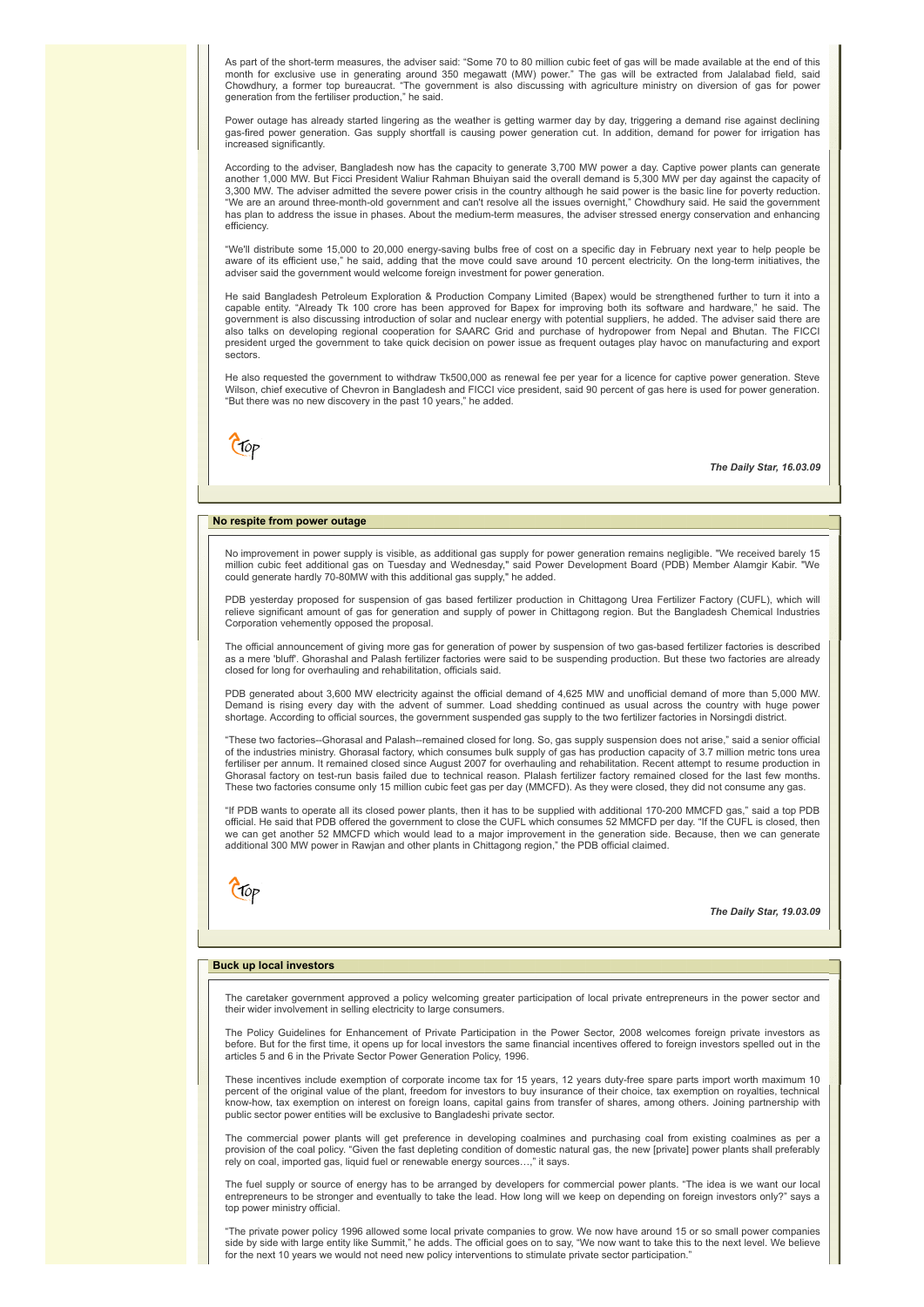Earlier, local Summit power had struck a partnership with the Power Development Board (PDB) in the Sirajganj 450-megawatt power project which the Khaleda Zia government cancelled in 2004. "At that time, there was no policy framework to support the joint venture. Now this issue has been addressed," the official observes.

Tailored in line with the year 2000 vision of power for all by the year 2020, the policy that was officially notified last month seeks to develop new power plants and rehabilitate some old and inefficient power plants through public-private partnership under Rehabilitate, Own and Operate (ROO) and Rehabilitate, Operate and Transfer (ROT) model.

The private sector will be allowed to supply electricity to the distribution licensees at tariffs determined by the Bangladesh Energy Regulatory Commission (BERC). The policy also says private commercial power plants will find their own buyers to sell electricity and<br>will be free to negotiate the applicable tariffs with large consumers.

Unless specific commitment is made, the government would not guarantee in favour of any fuel suppliers to supply fuel to commercial power plants, it adds. The policy dictates a set of requirements for joint venture partnership with public sector utilities. A special project vehicle will be established to implement and operate such joint venture projects. Such joint ventures will require approval of the board of the respective public sector power utilities and BERC.

The Power Grid Company of Bangladesh and other distribution licensees will provide non-discriminatory open access to their transmission and distribution system for use by any generation licensees. According to the policy, private investors may also build their dedicated transmission line from their power stations to large consumers under the Grid Code.

The policy spells out a set of qualification criteria for private investors that can work under the policy. The private sector will have proven financial capacity to arrange financing for development of power plant, proven experience in developing and operating power plants of same or higher capacity as Independent Power Project (IPP), Rental Power Plant, Small Power Plant or Commercial Power Plant and selling power to large consumers.

Ctop

*Bangladeshnews.com.bd, 06.01.09*



- – *The Gorkhapatra*
- **[Locals Seek Govt's Stance](#page-2-1)**
- *Gorkhapatra*
- **[India Proposes to Sell Electricity](#page-3-0)**  – *Nepalnews.com*
- **[Supply or not, NEA charges demand fee](#page-3-1)** – *Kantipuronline*

*[<<Home>>](file:///D:/KSH/Websites/RESA/RESA-Enews-IV.htm)*

### <span id="page-2-0"></span>**Power crisis cripple industries**

Federation of Nepalese Chambers of Commerce and Industries (FNCCI) has drawn the government's attention towards the various problems faced by the industrial entrepreneurs of the Sunsari-Morang Industrial Corridor.

The umbrella organisation of the country's business entrepreneurs said that the industrial sector has been suffering from long hours of load shedding, bandhs and strikes, extortion panic, among others. The association has shown its solidarity towards the phase-wise protests organised by the entrepreneurs of the Sunsari-Morang Industrial Corridor for the last two weeks. The local business entrepreneurs have asked the government to address the problems of power-cut, extortion and strikes.

The association said that the plans of writing the new constitution and initiating the economic revolution would not materialise without improving law and order situation and creating business-friendly environment. The FNCCI urged the government to address genuine demand of the entrepreneurs for creating conducive environment to smooth operate the industries in the country.

It said that the industrial sector has been passing through critical situation due to continued strikes, power shortage, labour related<br>problems and global economic crisis. The FNCCI said that the industries have been forc and the cost of production has also increased due to the continuous load shedding. It stated that strikes and bandhs have hindered the products to reach the market on time.



#### *The Gorkhapatra, 14.03.09*

## <span id="page-2-1"></span>**Locals Seek Govt's Stance**

The concerned people of Dailekh have asked the government to come up with a firm stance on Upper Karnali Hydropower Project within a month. They have warned the government that if it was not serious to listen to the local voices, they would be compelled to force the project to close down. They said this at an interaction which was attended by representatives of Ministry of Water Resources, political parties, local stakeholders' struggle committee and the GMR Energy Limited, an Indian company proposed for the project development. The stakeholders have demanded that the Prime Minister and the Minister of Water Resources should make a conclusive decision regarding the development of the project.

The 300 MW Upper Karnali Hydropower Project is a peaking run-of- the river project located in Karnali River in Achham, Surkhet and Dailekh Districts of Far Western Development Region of Nepal. Bam Bahadur BC, president of the struggle committee, said that the project was against the local people's benefit and the government should make a clear decision on the issues before developing the project.

He said that the government had granted permission to the GMR to develop power without prior agreement of the local people, which was against the country's benefit. He has demanded to scrap the project.

Likewise, the local people said the project should be operated and owned by the government itself. "We are facing increasing power shortages which the government should now realize and go for development of power," they said.

However, the stakeholders, have demanded the project's shares to the local people, and the GMR should supply power to the mid and far western region free of cost. They have also demanded to increase Nepal's share in the electricity to 50 per cent from the existing<br>12 per cent. On the interaction, Prabin Raj Aryal, representative of the Ministry of Wa to construct such a huge project, as a result it had been given to the GMR.

A consortium comprising GMR Energy Limited, GMR Infrastructure Limited (GIL) and Italian-Thai Development Project Co. have signed a Memorandum of Understanding (MoU) with the Government of Nepal, for developing the 300 MW Upper Karnali Hydro electric Projects. The project will be developed on a Build, Own, Operate and Transfer (BOOT) basis.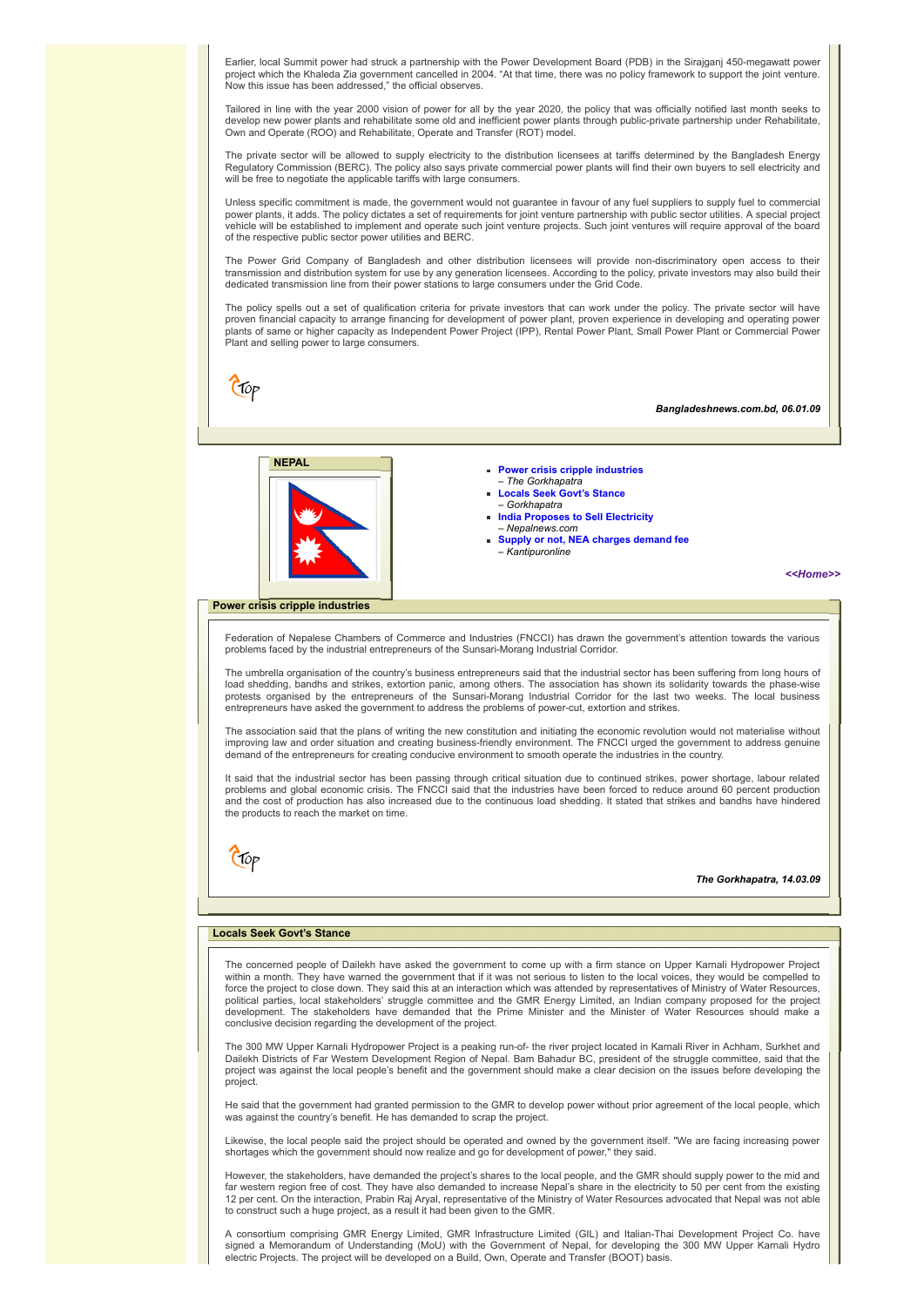The plant is scheduled to be commissioned by the end of 2015-16. The Government of Nepal has agreed to grant the licenses for generation and transmission of Electricity to JVC for the development and operation of the Project for a period of thirty (30) years from the date of issuance of such licenses on Build, Own, Operate and Transfer (BOOT) basis.

During the validity period of the licenses, JVC shall maintain and operate the project according to generally acceptable prudent hydropower and electricity utility practices and hand over the ownership of the project to the Government of Nepal, free of cost, at the end of such period.

Clop

*Gorkhapatra, The Rising Nepal, 14.03.09*

## <span id="page-3-0"></span>**India Proposes to Sell Electricity**

Power Trading Corporation (PTC) of India has written to the Ministry of Water Resources with a proposal to sell 500 MW of electricity<br>to Nepal. PTC has mentioned in the letter it can supply electricity for 20 to 25 years a electricity and 60 paise as transmission charge). If Nepal government accepts the proposal the transmission will start within 18 months from now.

Water resource ministry has already forwarded the proposal to the Prime Minister, Vice-Chairman and members of National Planning Commission and Finance ministry officials for contemplation. Water resource secretary Shankar Prasad Koirala said the initial response from all sides is positive.

The ongoing problem of power outage for long hours can be resolved within 18 months if a political consensus is created to purchase electricity from India. High voltage cross border transmission lines need to be constructed to import electricity in large quantity. If the proposal is accepted cross-border transmission lines will be constructed from Muzzafarpur of India to Dhalkebar of Nepal. PTC's proposal mentions India will construct the transmission lines up to Nepal border and Nepal should construct the transmission lines from Nepal border.

Ctop

*Nepalnews.com, 24.03.09*

### <span id="page-3-1"></span>**Supply or not, NEA charges demand fee**

The Nepal Electricity Authority (NEA) has been collecting Rs. 10.5 million daily in demand fees from industries even though they have not been getting the amount of electricity they have applied for.

A survey conducted by the Morang Trade Association (MTA) of 77 large industries in the Morang-Sunsari corridor revealed that they paid Rs. 7.46 million as demand fees. There are more than 500 large and small industries in the corridor. The factories are paying a demand fee even though they are not being supplied enough electricity to operate fully, said Dinesh Golchha, president of the MTA.

He added that small industries which consumed less that 100 KV of electricity were forced to pay more than Rs. 10 million as demand fees. The NEA charges Rs. 190 as a demand fee for each KV of electricity even if no power is consumed. Industries have been protesting from the last week of February demanding that the fee be scrapped.

Aarahit Multifibre which consumes 1,850 KV of electricity has to pay Rs. 351,500, Pashupati Iron with a consumption of 1,050 KV has to pay Rs. 199,500, Dhan Laxmi.

Synthetic with a consumption of 2,700 KV pays Rs. 513,000, Aarti Strips with a consumption of 1,400 KV pays Rs. 279,300 and Hulas<br>Wires with a consumption of 1,544 KV pays Rs. 293,360 as demand fees. If the NEA were to pro a month, then the total electricity consumption would come to 3,9273 KV.

Rakesh Surana, electricity coordinator for the corridor, said that the industries receive electricity for only 300 hours a month but they are made to pay demand fees for the whole month. The demand fee for 300 hours of power a month comes to about Rs. 3.1 million, he added. Surana said that a few industries and hotels had been made to pay demand fees for more power than what they actually consumed.

CTOP

*Kantipuronline, 16.03.09*

**INDIA** €₩ *Rajasthan*



– *The Hindu*

*[<<Home>>](file:///D:/KSH/Websites/RESA/RESA-Enews-IV.htm)*

## <span id="page-3-2"></span>**Rajasthan to get Rs.316 crore for power sector**

The Union Government has sanctioned a grant of Rs.316 crore to Rajasthan for implementation of the power sector reforms<br>programme in 87 towns with a population of over 30,000. The Union Power Ministry has approved the sche grant would be converted into loan unless the programme is completed within the next three years. The three public sector power distribution companies have already launched the reforms in their respective areas.

The desert State will be getting the funds under an ambitious Accelerated Power Development and Reforms Programme of the Power Ministry aimed at reducing the transmission and distribution losses significantly during the 11th Five Year Plan period. The APDRP envisages an expenditure of Rs.10,000 crore across the country.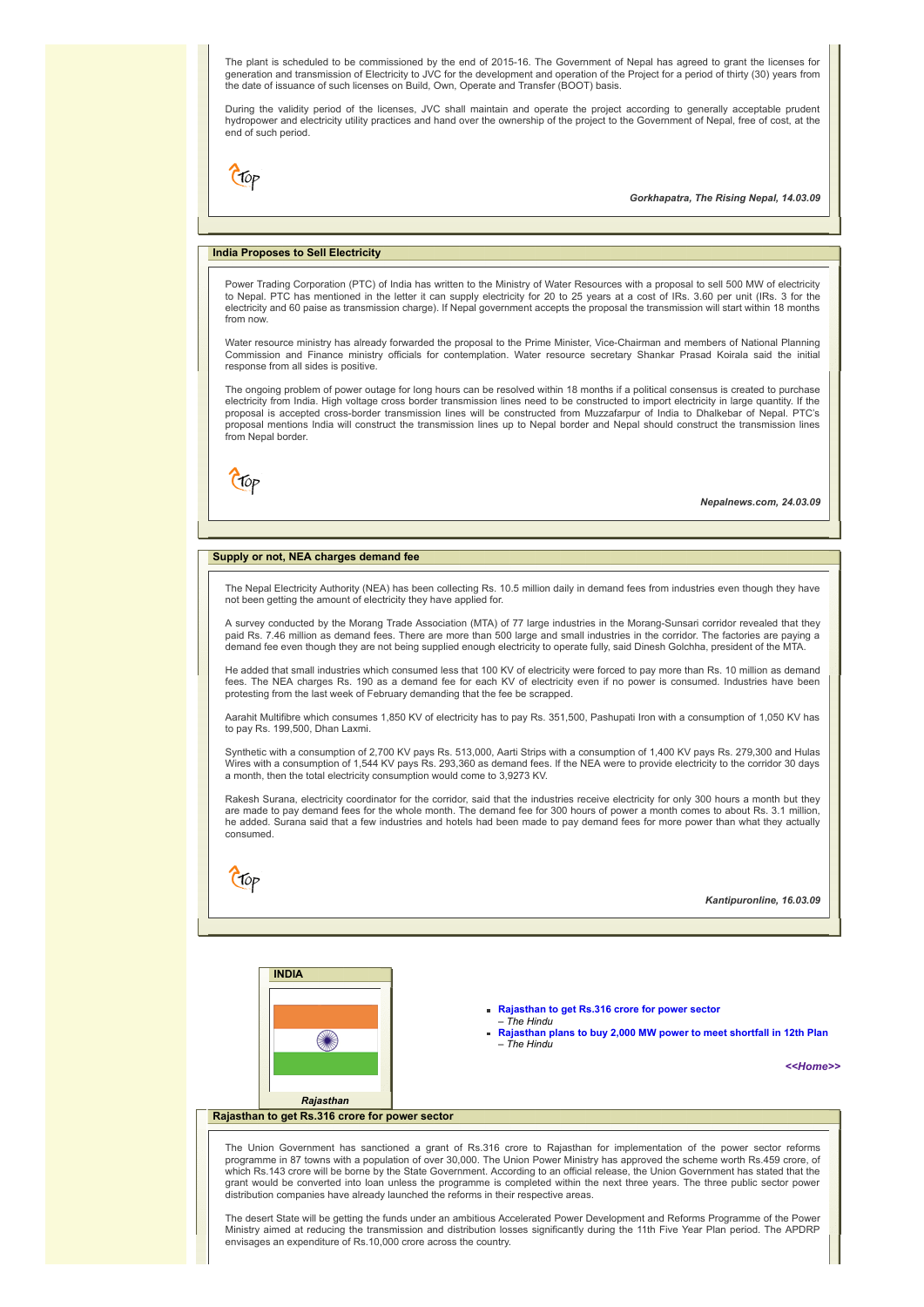#### **Discoms' share**

A high-power committee of the Power Ministry approved the grant to Rajasthan after the chairman of the Jaipur, Ajmer and Jodhpur power discoms, R. G. Gupta, made a presentation of the road map for utilising the funds to speed up the programme currently being executed. The three discoms will contribute Rs.143 crore from their resources for the scheme's implementation, while a State-level data centre in Jaipur and a disaster management centre in Jodhpur will be established at a cost of Rs.95 crore.

The release said all offices and institutions of the discoms would be computerised and consumer service centres established in Jaipur, Ajmer and Jodhpur. Besides, all sub-divisions, divisions, circles and headquarters of the discoms will be connected to the data centre.



*The Hindu, 22.02.09*

## <span id="page-4-0"></span>**Rajasthan plans to buy 2,000 MW power to meet shortfall in 12th Plan**

The Rajasthan Government has started making preparations in advance to meet the demand for power projected to go up by about 5,000 MW during the 12th Five Year Plan period and has invited the country's leading power sector companies for sale of 2,000 MW electricity to Rajasthan. The Rajasthan Rajya Vidyut Prasaran Nigam organised a pre-bid conference after getting permission from the State Electricity Regulatory Commission to get the proposals from major private power producing companies. Representatives of over a dozen power companies attended the conference.

Vidyut Prasaran Nigam chairman and managing director Sudhansh Pant told the prospective sellers about the power scenario, including the demand and supply situation, in future through a presentation. The public sector power transmission company has<br>invited bids from power producers till June 1 and announced that the process for power purchase this year.

The power companies represented at the conference included Reliance Power, Cairn Energy, Tata Power, Genus Power Trading Corporation, GAR, Athena, Sofia Power Company, PriceWaterhouse Cooper, Bhaskar group, Feedback Ventures and Adani group.

Mr. Pant said the demand for power in the desert State was likely to escalate to 16,050 MW by the end of 2016-17 during the 12th Plan period. "For meeting this phenomenal upsurge in demand, the State needs to have an installed capacity of 21,400 MW," he added. In addition to the plans for setting up three super critical thermal power projects of a total capacity of 4,000 MW, the State<br>Government has taken the policy decision of purchasing 2,000 MW power. Mr. Pant pointed demand during the rabi crop season.

Electricity can be purchased from a powerhouse situated in any part of the country. Mr. Pant said the Nigam would only consider the proposals of companies willing to sell at least 100 MW. Power Finance Corporation CEO N.D. Tyagi responded to the queries of the<br>representatives of power companies and clarified their doubts. The chairperson of the three d Energy Secretary N.P. Gangwar and senior officials of the State Government's power companies attended the conference.



*The Hindu, 25.03.09*



<span id="page-4-1"></span>The West Bengal power department plans to introduce a penalty clause on power distribution companies failing to source and wheel<br>out least 10% of the power distributed from renewable sources. Talking to reporters on the si Photovoltaic Science & Engineering Conference & Exhibition (PVSEC), State Power Minister Mrinal Banerjee said: "We plan to increase the minimum volume of renewable power that a distributor mandatory needs to source and wheel to consumers from 4.8% now to 10% in the next three years.

As the minimum level is raised to 10%, the state is likely to introduce a penalty clause in case utilities fail to source the minimum<br>required from renewable energy sources," said Mr S P Gon Choudhury, Special Secretary, W introduced any penalty clause since the state does not generate the necessary volume for these utilities of source.

"West Bengal State Electricity Distribution Co (WBSEDCL) wheels about 20,000 million units per year. But it is unable to even meet the statutory 4.8% requirement (read: 960 million units) due to paltry renewable energy linked generation levels. However, with Rs 5000 crore of investments expected to flow into the state's renewable energy sector, generation capacity from renewable sources is<br>slated to rise to meet the higher 10% requirement by 2012. It is estimated that the demand while generation from renewable sources is slated to be at least 2600 mu by that time," said Mr Gon Choudhury.

"As generation capacity from green sources becomes sufficient, we will implement the penalty clause in case utilities do not source at<br>least 10% of power supplied to consumers, from renewable sources," he added. "West Beng announced a policy for solar energy, where the government pays Rs 10 per unit of power generated from solar energy, and this is the<br>reason for so many private companies has shown interest in setting up units in the state.

"The state has already attracted a total investment of Rs 4000 crore in the solar power segment all of which is slated to go on stream<br>by 2012. Of this, about Rs 2,600 crore have been in the solar equipment manufacturing s modules. The investment has come from companies like Bhaskar Polysilicon (Rs 2000 crore), Vikram Solar (Rs 200 crore) and Webel<br>SL Energy (Rs 100 crore). The balance has gone into setting up of 30mw solar energy generation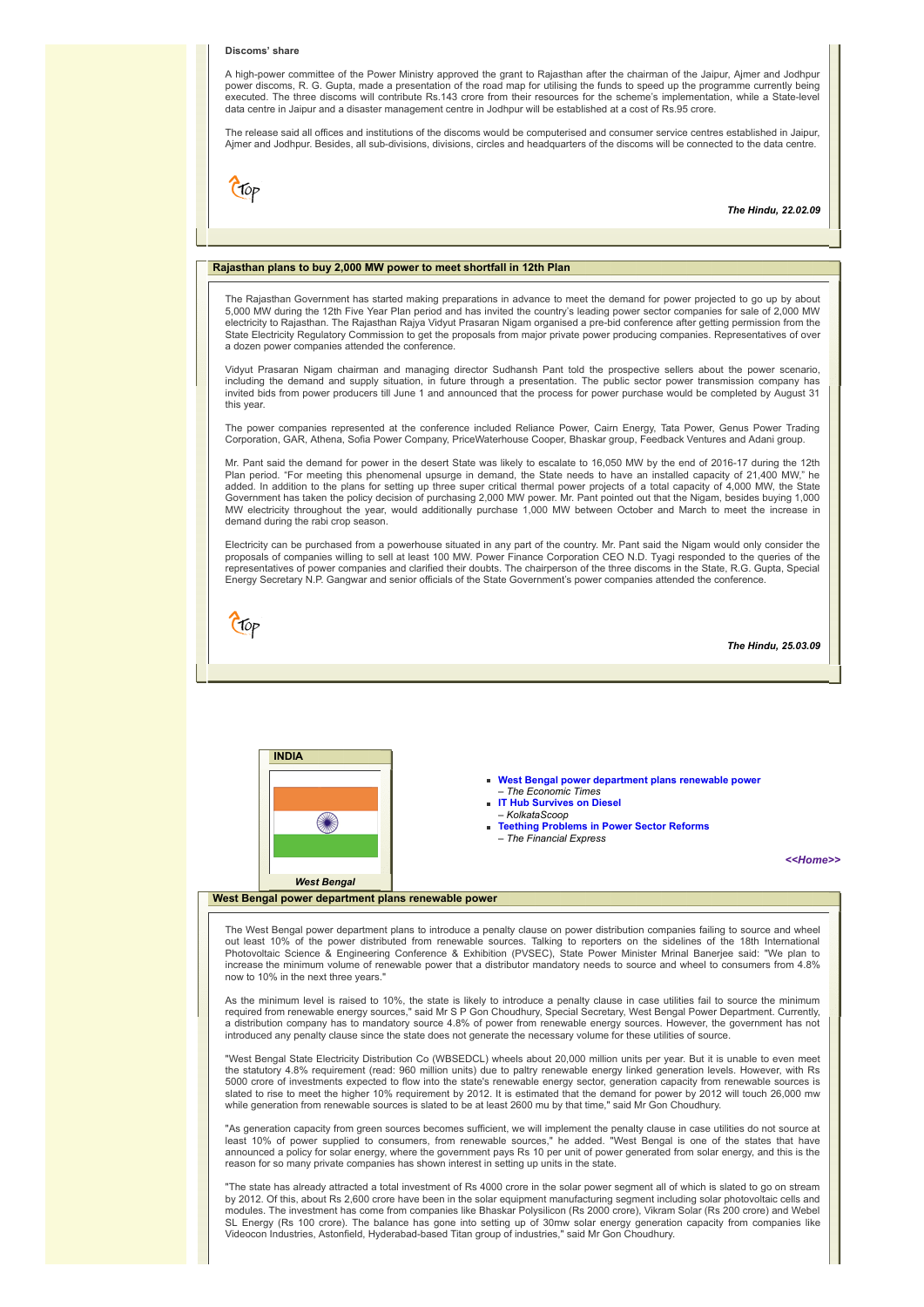## <span id="page-5-0"></span>**IT Hub Survives on Diesel**

(Top

The West Bengal government-owned power utility, which was to supply power to Infospace, has not been able to lay cables, forcing the IT park to burn 110,000 liters of diesel a month even with as few as 1,500 people working. Infospace, an information technology (IT) park in Kolkata being built by Unitech Hi-Tech Structures Ltd--an arm of the Unitech Group-is perhaps the only special economic zone, or SEZ, in the country which is running entirely on diesel generators. On completion in the next two-three years, the 4.5 million sq. ft IT park, which is estimated to cost Rs1,200 crore, will house up to 45,000 professionals.

The IT Park, which runs four 1,250kVA generators and has four more as back-up, has obtained a special licence from the state government to store up to 40,000 litres of diesel. But pollution is the key concern, and Unitech has hired specialists for the maintenance of the generators, according to an Infospace official.

Only two companies--Capgemini and Genpact Ltd have moved in so far, and at least two more leading software services firms Tata Consultancy Services Ltd and HCL Technologies Ltd have booked spaces. The first phase of the IT Park was launched in August.<br>Genpact is likely to be Infospace's biggest tenant, having already booked 750,000 sq. ft, accordi that there is no certainty about when New Town Electricity Supply Corp. or NTESC--the company that was to supply power to Infospace--would be able to connect the IT Park to its grid.

Though Unitech expects power supply to begin by the end of this month, Moloy De, chairman of the West Bengal State Electricity Board, which controls all state government-owned power companies, refused to commit a deadline for establishing power distribution<br>infrastructure in Rajarhat, an extension of Kolkata where Infospace is located. De said pow which is being developed on the lines of Gurgaon as a hub for IT companies, because locals wouldn't let power utilities erect distribution towers on their land.

The West Bengal government, however, has been wooing companies to the state promising cheap and abundant power. Average power tariff in Kolkata, at around Rs3.90 per unit, or 1kWh, is the cheapest among all metros. The state government-owned power<br>utilities, however, have not been able to scale up distribution infrastructure to supply power Power generated by burning diesel costs Infospace Rs9 per unit, whereas power from NTESC would have cost Rs5 per unit. The Rs4 per unit additional cost is being passed on to tenants, even if partly, because it has been factored into the monthly maintenance cost,<br>which ranges from Rs12-24 per sq. ft, according to the Infospace official. The cost of Infospace not been an SEZ and enjoyed tax breaks on diesel. According to the Infospace official, the IT park buys diesel directly from companies such as Indian Oil Corp. Ltd and Bharat Petroleum Corp. Ltd and it costs 25-30% less because of tax waivers granted to SEZs.

"The building (Infospace) has the uniqueness of providing 100% power back-up to ensure business continuity for IT companies," said Prasoon Mukherjee, chairman of Unitech Hi-tech Structures, playing down the inconvenience of having to run generators round the<br>clock. But the Infospace official said Unitech, which has already spent Rs550 crore on the pro without power supply had it not committed delivery to high profile tenants such as Capgemini and Genpact.

Ctop

## *KolkataScoop, 01.03.09*

## <span id="page-5-1"></span>**Teething Problems in Power Sector Reforms**

The West Bengal State Electricity Transmission Company Ltd received the excellence in power sector reforms award from the Union<br>government recently. Malay Kr Dey, chairman and managing director of West Bengal Transmission Indronil Roychowdhury in details about the country's teething problems in the transmission and distribution segment.

#### **How far have the reforms in the power sector been successful?**

The desired result has not come as yet. Reforms in the power sector were worked out in a situation when most of the power utilities across the country were reeling under mounting losses. The quality of power supplied to the consumers was poor and the service<br>inefficient. So following the Electricity Act of 2003 many states started the reforms process. First, nothing can happen in the public sector so the ownership be shifted from government to the private sector. Second, the state electricity boards with the generating utilities are too big to be covered. So break them into smaller entities so that governance can improve.

Third, you need to bring competition and possibly the transmission business needs to be segregated from power purchase and sales<br>business. Now the Electricity Act of 2003 talked of unbundling the utilities by segregating t distribution companies. It also pointed out that by unbundling a single board, a number of distribution companies can be created. It did not talk about privatisation. But many states like Delhi and Orissa after unbundling the state electricity boards, formed a number of distribution companies (Delhi 3, Orissa 4) and unbundled them.

While Delhi was a success story, Orissa was a failure. Orissa was the first state to start reforms. But so far as distribution is<br>concerned, Orissa is lagging behind. There is a lot of blame-game going on. Private operator as well as the private players' side.

Some other states, notably Andhra Pradesh and Karnataka, took some reforms measures even before 2003. Andhra Pradesh and Karnataka formed four distribution companies each. But West Bengal and Maharashtra adopted another model where the governments formed a single distribution company. In other words, there are various models. But if you look at the end result, there is no empirical evidence to support a particular model or the three assumptions.

#### **But isn't there any model that has proved better than the others?**

If you look at the reduction in distribution losses, many states like Andhra Pradesh, Gujarat and West Bengal have reduced losses significantly. But none of them have privatised. On the other hand, Delhi, after privatising its distribution companies, has made fair<br>improvements in reducing distribution and transmission losses. Tamil Nadu, which didn't Tamil Nadu State Electricity Board, is one of the better utilities. In Assam, after forming three distribution companies, the government found these are not viable. Now they have amalgamated them into one. So there is no empirical evidence about a 'correct' model.

#### **How far can reduction in transmission and distribution losses help tide over the financial losses of the distribution companies?**

It's true that the distribution segment is losing money heavily and most utilities have to depend on the government grants to run, which is around 2.6% of the GDP. We all recognise that in the distribution segment we have very high transmission and distribution losses and high aggregate technical and commercial looses. But transmission and distribution losses in India are basically a euphemism for inefficiency and theft. The basic requirement is governance and there is no investment driven solution.